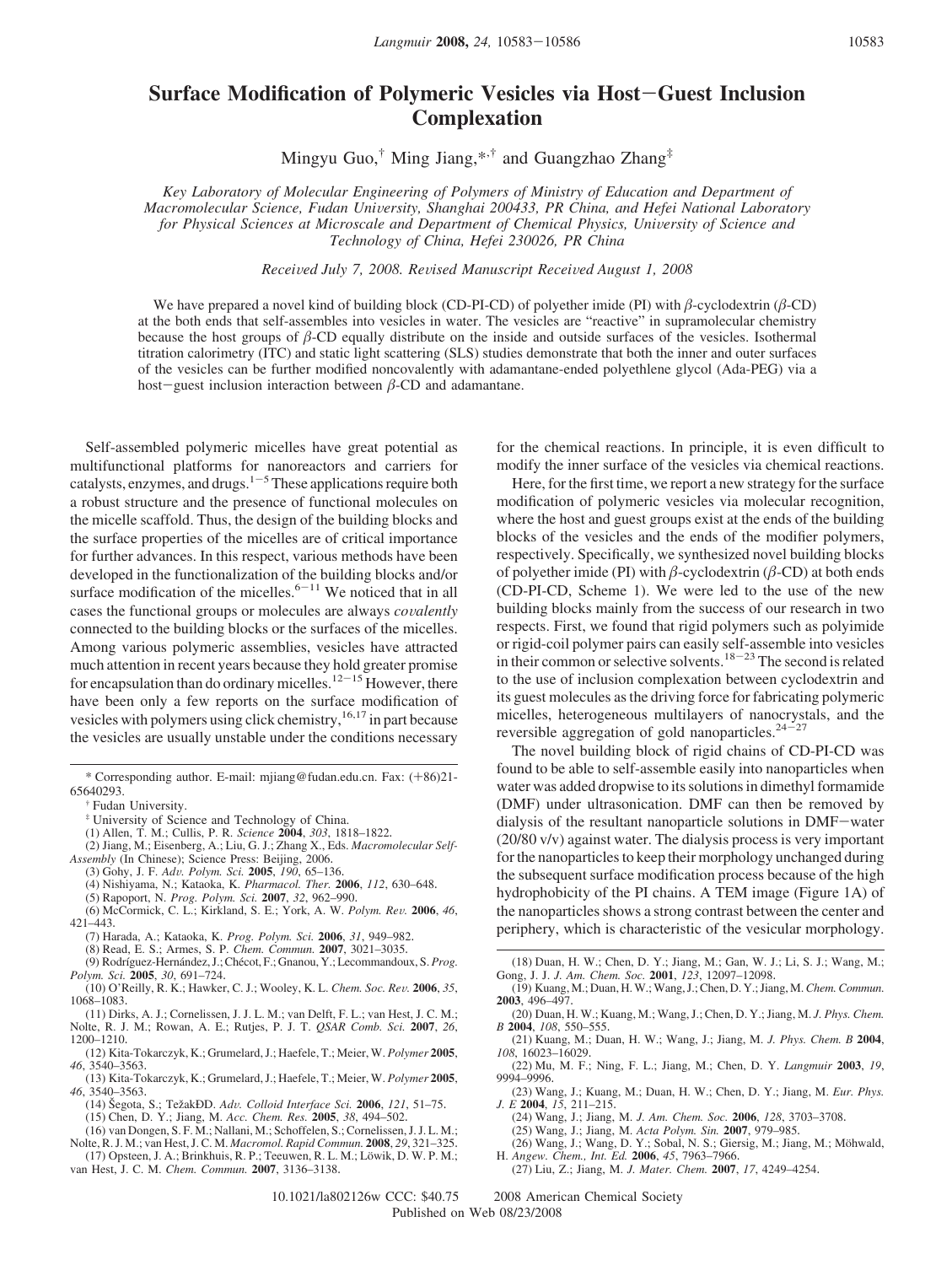**Scheme 1. Chemical Structures of CD-PI-CD, -CD, and Ada-PEG***n*



Static light scattering (SLS) and dynamic light scattering (DLS) respectively gave 77 nm for the radius of gyration  $(\langle R_g \rangle)$  and 70 nm for the average hydrodynamic radius ( $\langle R_{h} \rangle$ ), so  $\langle R_{g} \rangle / \langle R_{h} \rangle =$ 1.1. In addition, from the "molecular weight" of the nanoparticles measured by SLS and the  $\langle R_{\rm h} \rangle$  value, the average density is calculated to be as small as  $1.7 \times 10^{-2}$  g/cm<sup>3</sup>. These data further support that CD-PI-CD self-assembled into the vesicles. $28-30$ 

A close examination of the TEM images gives a thickness of the vesicular shell of about 20 nm, which is comparable to the fully extended chain length of  $PL^{18,19}$  Thus, we think that the rigid CD-PI-CD chains pack radially into a monolayer membrane. $18-21$  This is similar to those formed by carboxyl-ended polyimide, as we reported previously.23 Clearly, the terminal CD groups equally distribute on the inside and outside surfaces of the vesicles (Figure 1B). Because the  $M_w$  of the vesicles is  $1.48 \times 10^7$  g/mol and the respective number- and weight-average molecular weights of CD-PI-CD are  $1.02 \times 10^4$  and  $1.89 \times 10^4$ g/mol, respectively, it is estimated that one vesicle is composed of about 1000 CD-PI-CD chains on average.

It is well known that the small hydrophobic cavities of  $\beta$ -CD can include many kinds of guest molecules. $31$  Here, we used adamantane (Ada)-terminated poly(ethylene glycol) (Ada-PEG*n*, where  $n = 1.1K$ , 2K, and 5K denote the  $M_w$  of PEG, Scheme 1) as the guest polymer because  $\beta$ -CD and Ada form inclusion complexes in water with a stability constant as high as  $5 \times 10^4$  $M^{-1}$ . 32,33

The degree of inclusion complexation was estimated from the enthalpy change (∆*H*) during mixing the guest solutions and the host solutions measured by isothermal titration calorimetry (ITC).34,35 Here, single injection mode (SIM) was used. All of the ITC measurements were performed by titration of the host solutions  $(0.3 \mu \text{mol})$  with 1 equiv of the guest solutions. The heats of dilution of the guest polymer solutions have been measured as a control and subtracted from the corresponding data.

The processes of mixing free  $\beta$ -CD and Ada-PEG*n* were measured first as the reference. Figure 2A shows that the complexation between free  $\beta$ -CD and Ada-PEG1.1K is rather quick because the exothermal process is generally completed in 7 to 8 min with an enthalpy change (∆*H*) of <sup>∼</sup>-<sup>1457</sup> *<sup>µ</sup>*cal. Very similar results were obtained for free  $\beta$ -CD with Ada-PEG2K (Figure S2A in SI) and Ada-PEG5K (Figure S2B in SI) (i.e., the respective <sup>∆</sup>*<sup>H</sup>* values were -1430 and -<sup>1423</sup> *<sup>µ</sup>*cal and the heat release proceeded quickly as well). These very similar enthalpy values are also close to that reported in the literature for  $\beta$ -CD and 1-adamantanecarboxylate (∼<sup>1500</sup> *<sup>µ</sup>*cal for 0.3 *<sup>µ</sup>*mol).32 On the basis of these results, we may conclude that the attachment of the Ada group to the PEG dose not affect its inclusion complexation with  $\beta$ -CD.

Figure 2B-D presents the exothermal curves of the solutions of the CD-PI-CD vesicles titrated with the solutions of Ada-PEG1.1K, Ada-PEG2K, and Ada-PEG5K, respectively. In the cases of Ada-PEG1.1K and Ada-PEG2K, the ∆*H* values are  $-1438$  and  $-1433$   $\mu$ cal, respectively. The agreement of these values with those of free  $\beta$ -CD and Ada-PEGn clearly shows that the Ada groups attached to PEG1.1K and PEG2K can form stoichiometric inclusion complexes with the  $\beta$ -CD groups bound to the surfaces of the vesicles. In other words, both the outer and inner surfaces of the vesicles can be fully modified by Ada-PEG1.1K or Ada-PEG2K. However, Ada-PEG5K behaves differently (i.e., the ∆*H* value obtained over a long duration of 800 min is only -<sup>1109</sup> *<sup>µ</sup>*cal. Because the <sup>∆</sup>*<sup>H</sup>* value for free  $\beta$ -CD and Ada-PEG5K is  $-1423$   $\mu$ cal, it is clear that about a quarter of the total  $\beta$ -CD cavities on the vesicle surfaces remained empty. Obviously, the long PEG tails of Ada-PEG5K retard their penetration through the membrane.

Figure 2B-D also displays the kinetics characteristic of the inclusion complexation. For Ada-PEG1.1K or Ada-PEG2K, after the guest solution was added, a quick heat-release peak appeared, and then a long, slow process followed. The time for the first half of <sup>∆</sup>*<sup>H</sup>* was only 20-30 min whereas the whole exothermal process lasted as long as 130 and 300 min for Ada-PEG1.1K and Ada-PEG2K, respectively. Considering that the penetration of Ada-PEGn through the membrane is a precondition for guest-host recognition on the inner surface, the quick and subsequently slow processes are reasonably attributed to the complexation in the outer and inner surfaces, respectively. In the case of Ada-PEG5K (Figure 2D), it takes as long as ∼130 min to reach half



**Figure 1.** (A) TEM images and (B) schematic representation of the vesicles of CD-PI-CD in water.

<sup>(28)</sup> Zhang, G. Z.; Niu, A. Z.; Peng, S. F.; Jiang, M.; Tu, Y. F.; Li, M.; Wu, C. *Acc. Chem. Res.* **2001**, *34*, 249–256. (29) Zhang, G. Z.; Lu, L.; Zhao, Y.; Ning, F. L.; Jiang, M.; Wu, C.

*Macromolecules.* **2000**, *33*, 6340–6343.

<sup>(30)</sup> Wu, C.; Zhou, S. Q. *Phys. Re*V*. Lett.* **<sup>1996</sup>**, *<sup>77</sup>*, 3053–3055. (31) Dodziuk, H.*Cyclodextrins and Their Complexes*; Wiley-VCH: Weinheim,

Germany, 2006; pp 1-191. (32) Rekharsky, M. V.; Inoue, Y. *Chem. Re*V*.* **<sup>1998</sup>**, *<sup>98</sup>*, 1875–1917. (33) Harries, D.; Rau, D. C.; Parsegian, V. A. *J. Am. Chem. Soc.* **<sup>2005</sup>**, *<sup>127</sup>*,

<sup>2184–2190.</sup>

<sup>(34)</sup> Soto-Tellini, V. H.; Jover, A.; Garcia, J. C.; Galantini, L.; Meijide, F.; Tato, J. V. *J. Am. Chem. Soc.* **2006**, *128*, 5728–5734.

<sup>(35)</sup> Kuad, P.; Miyawaki, A.; Takashima, Y.; Yamaguchi, H.; Harada, A. *J. Am. Chem. Soc.* **2007**, *129*, 12630–12631.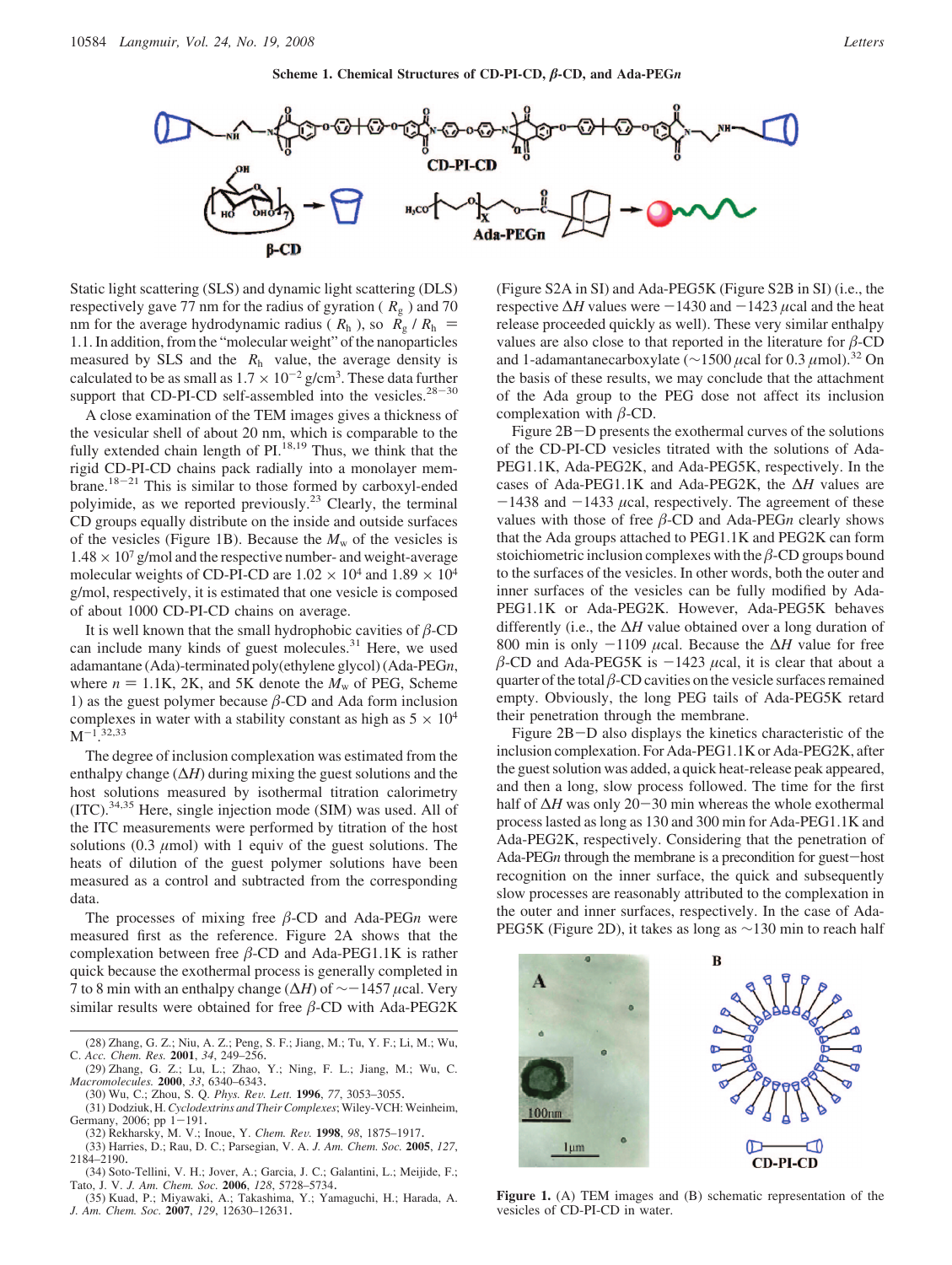

**Figure 2.** Heat effects observed by ITC in the titration of (A) native  $\beta$ -CD solution by Ada-PEG1.1K and vesicle solution by (B) Ada-PEG1.1K, (C) Ada-PEG2K, and (D) Ada-PEG5K solutions.



**Figure 3.** Time dependence of  $M_w$  of the vesicles of CD-PI-CD after (A) Ada-PEG1.1K, (B) Ada-PEG2K, and (C) Ada-PEG5K were added. For all of the samples, the final concentration of CD-PI-CD is 0.125 mg/mL, and the molar ratio of CD to Ada-PEG*n* is 1.

of <sup>∆</sup>*<sup>H</sup>* (-711.5 *<sup>µ</sup>*cal, calculated from the data in Figure S2B in SI), and the complexation was not complete although the measurement was performed for 800 min.

The surface modification processes were also monitored by SLS showing the changes in the  $M_w$  of the vesicles with time. When Ada-PEG1.1K is used as the guest polymer,  $M_w$  increases sharply in the initial stage and then gradually increases until it reaches a constant at ∼130 min (Figure 3A). This behavior is generally in accordance with the ITC results (Figure 2B). For the case of Ada-PEG2K,  $M_w$  increases quickly and then reaches a small plateau at  $10-30$  min, which is followed by a gradual increase until the final equilibrium is reached (Figure 3B). In comparison with the ITC results in Figure 2C, we know that the time required for  $M_w$  to reach the plateau is almost the same as that for ∆*H* to reach half its value. In addition, the times (∼300 min) for the final equilibrium measured by the two methods are also close to each other. This agreement between SLS and ITC indicates that there are two stages in the complexation process. The plateau might be attributed to the completion of the modification of the outer surface, whereas the subsequent slow increase of  $M_w$  might be attributed to the modification of the inner surface. In the case of Ada-PEG5K, the two-stage behavior seems to be more obvious because there is a much longer plateau between the fast and slow processes (Figure 3C). Finally. the molecular weight no longer increases at around 700 min; however, this does not indicate a real equilibrium because at this stage about a quarter of the CD cavities on the vesicular surfaces are still empty (Figure 2D). Because of the large size of Ada-PEG5K molecules, the already attached guest molecules would block the channels for the coming guests to penetrate into the inside surface, leading to only a partial modification of the inner surface. The absence of a plateau between the quick and slow processes for the case of Ada-PEG1.1K (Figure 4A) is probably due to the fact that the Ada-PEG1.1K molecules are small, so they can penetrate through the membrane relatively quickly and then the process of the inner surface modification closely follows that of the outer surface. Note that at a given host-guest composition the concentration, composition of the vesicles, and refractive index increment of the solutions continuously vary during the complexation process so that only apparent rather than absolute molecular weights of the vesicles can be obtained here.<sup>36</sup> Thus, one cannot estimate the degree of complexation as a function of time on the basis of the data in Figure 3.

<sup>(36)</sup> Danial, M.; Klok, H.-A.; Norde, W.; Cohen Stuart, M. A. *Langmuir* **2007**, *23*, 8003–8009.

<sup>(37)</sup> Wang, J.; Jiang, M. *J. Am. Chem. Soc.* **2006**, *128*, 3703–3708.

<sup>(38)</sup> Andre, S.; Pietrasanata, F. G.; Rousseau, A.; Boutevin, B.; Caporiccio, G. *J. Polym. Sci., Part A* **2000**, *38*, 2993–3003.